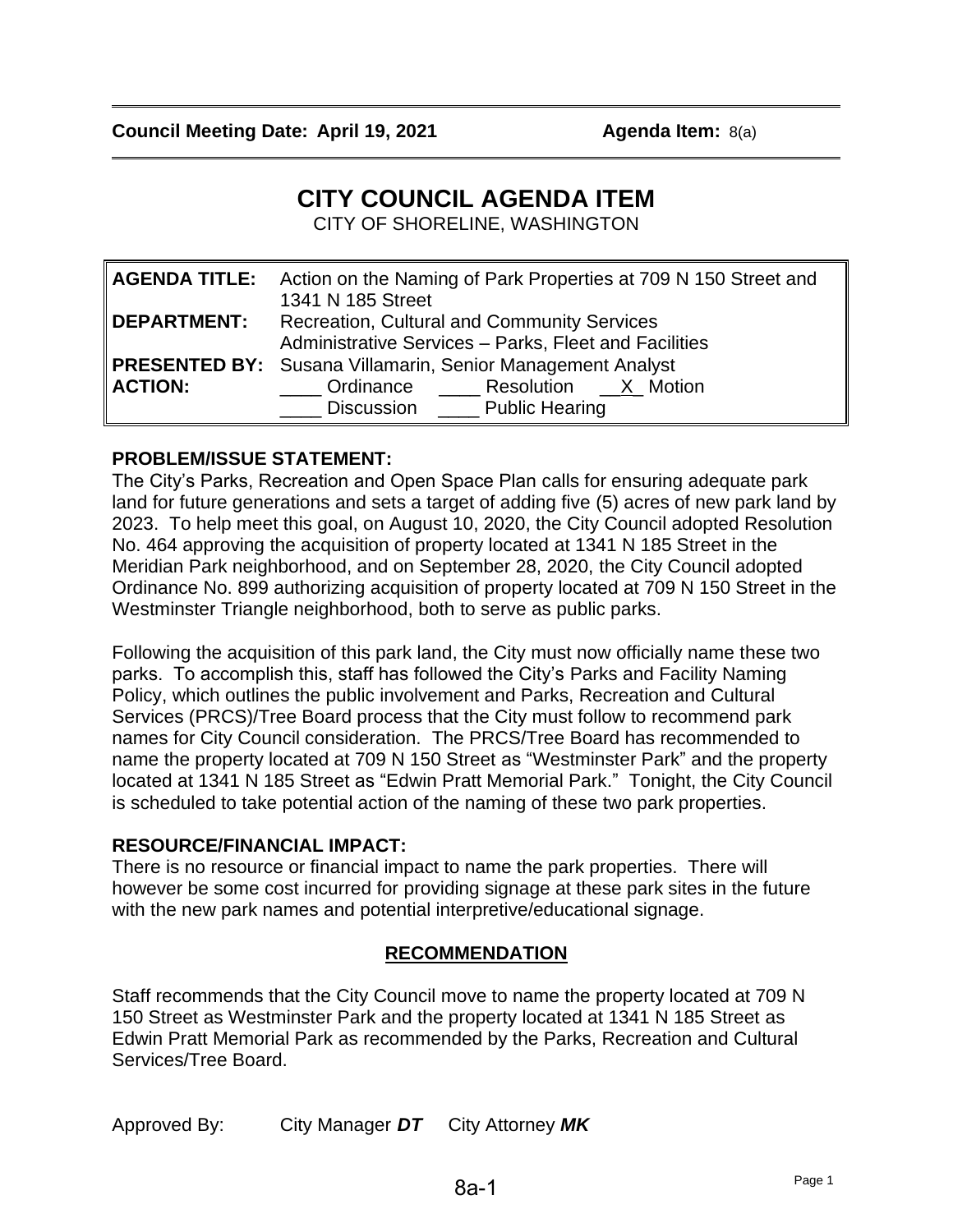### **BACKGROUND**

The 2017-2023 Parks, Recreation and Open Space (PROS) Plan cites a citywide population forecast of more than 15,000 new residents by 2035. While the City currently has 413 acres of park land, to maintain the current level of service of park property acreage per 1,000 residents, the PROS Plan estimated additional park land needs of 95 acres citywide.

One of the top priorities identified in the PROS Plan is managing impacts from future growth through acquisition of park land. PROS Plan Strategic Action Initiative #7 called for ensuring adequate park land for future generations and set a target of adding five (5) acres of new park land by 2023. The PROS Plan also called for the City to secure sustainable funding for park improvements identified in the Plan. In 2017, the City Council established Park Impact Fees (PIFs) to require that new growth and development pay a proportionate share of the cost of system improvements to serve such new development.

To help accomplish the goal of park land acquisition, on August 10, 2020, the City Council adopted Resolution No. 464 approving the acquisition of the property located at 1341 N 185 Street in the Meridian Park neighborhood, and on September 28, 2020, the City Council adopted Ordinance No. 899 authorizing acquisition of property located at 709 N 150<sup>th</sup> Street in the Westminster Triangle neighborhood, both for public park purposes. The two properties were acquired using funds from Conservation Futures Tax grants and PIFs.

#### **DISCUSSION**

Following the acquisition of this park land, the City must now officially name these two parks. To accomplish this, staff has followed the Parks and Facility Naming Policy (Attachment A), which was approved by the City Council in 2002. This Policy outlines the public involvement and Parks, Recreation and Cultural Services (PRCS)/Tree Board process that the City must follow to recommend park names for City Council consideration.

#### **Park Name Solicitation Process**

The park naming process began with the City soliciting potential park names from the public for both parks. On September 15, 2020 the City sent a press release, an emailnotification, and placed social media advertisements to invite the public to submit potential names for the two park properties. Individuals were instructed to submit suggestions through a newly created City webpage (shorelinewa.gov/nameapark) no later than October 15, 2020. On October 5, 2020 another notification was sent via social media, as well as an email push to Neighborhood Associations.

The form used for park name suggestions asked for the proposed park name, what the name reflects, why the name was appropriate for the park, and details if the name was named after an individual, family or organization. As per the Parks and Facility Naming Policy, if the park name proposed is of a person who is deceased, the person shall have been deceased for a minimum of two years. In response to the City's solicitation, 65 proposed names were submitted by the set deadline (Attachment B).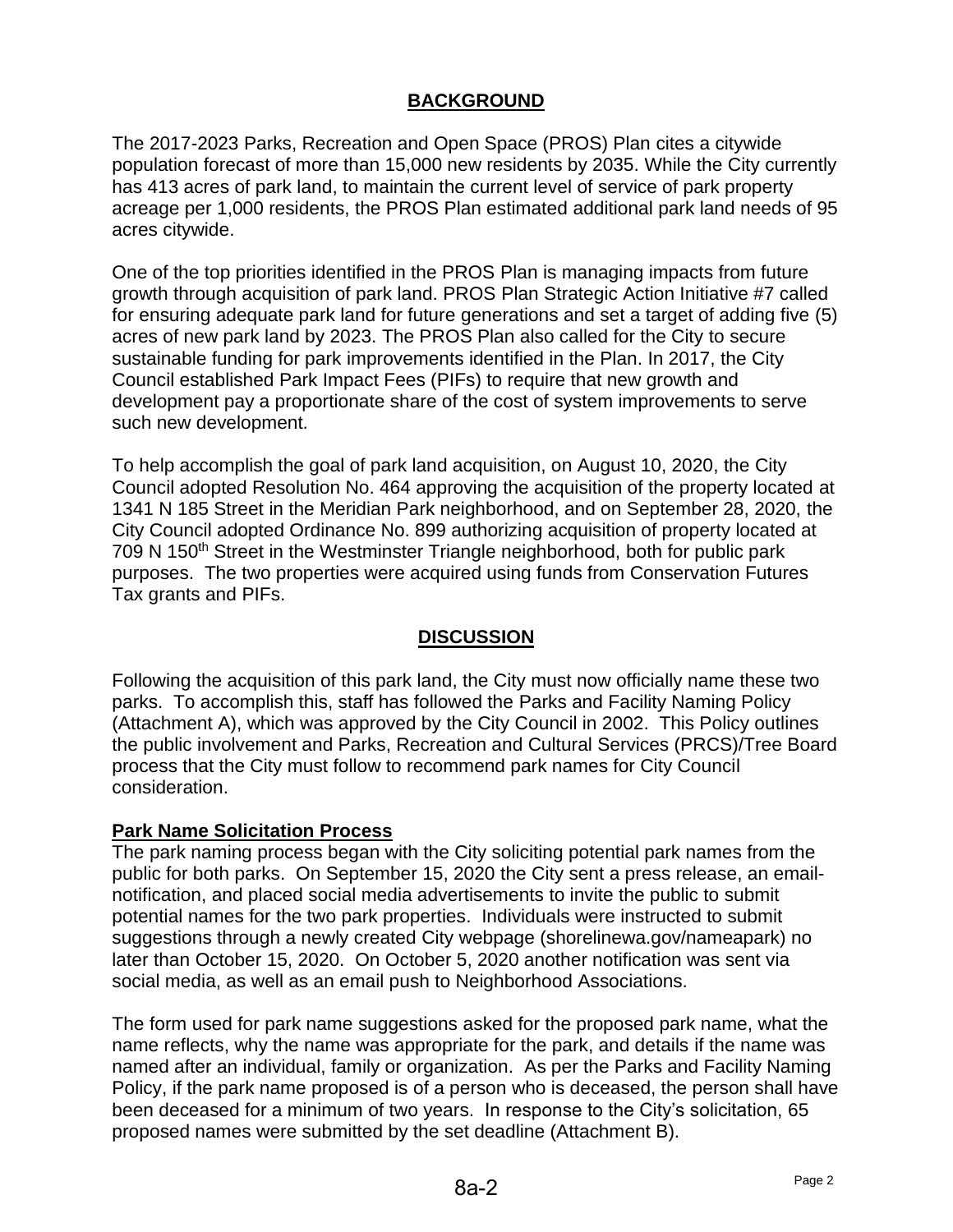## **Park Name Recommendation Process**

Following receipt of the public park name submissions, staff formed an internal staff committee and discussed the submissions. All proposals were reviewed and considered during the process. Those that did not meet the minimum criteria were set aside without further consideration. Staff's initial considerations and recommendation were as follows:

#### *Property at 709 N 150 Street in Westminster Triangle Neighborhood*

After reviewing all submissions for this property, the staff committee agreed that given the small size of the Westminster Triangle neighborhood and since the property sits almost in the middle of the neighborhood that it would make sense to name the park "Westminster Park" to reflect the neighborhood, community, and geographical identification.

#### *Property at 1431 N 185 Street in Meridian Park Neighborhood*

Meridian Park is a much larger neighborhood and there is already a Meridian Park in the community close to Meridian Park Elementary School. There was consensus among staff that since this park will be kept more natural (the Conservation Futures Tax grant that funded the acquisition requires that only 15% of the property be developed with hard surfaces), it would make sense to name the park after something more natural. However, of the submissions received, none provided a sufficiently clear preference in the view of the staff group.

On October 22, 2020, staff presented their recommendations to the Parks, Recreation & Cultural Services/Tree Board. For the property at 709 N 150 Street, staff recommended the name "Westminster Park". For the property at 1431 N 185 Street, staff did not have a specific recommendation.

## **PRCS/Tree Board Recommendation Process**

The PRCS/Tree Board then discussed the name suggestions and all documentation provided for each park. At the end of the discussion, the Board voted to recommend to the City Council that the property located at 709 N 150 Street in the Westminster Triangle neighborhood be named "Westminster Park" in alignment with the staff recommendation. However, as there was no clear consensus to name the 185th Street property, the Board decided to create a Parks Naming Subcommittee to further discuss and develop a name recommendation to the full PRCS/Tree Board. The Parks Naming Subcommittee for the 185<sup>th</sup> Street property consisted of Board members Bill Franklin, Bruce Amundson, and Christine Southwick.

On February 25, 2021, the Parks Naming Subcommittee presented their three top name choices to the PRCS/Tree Board, and each subcommittee member provided the rationale for their preferred name. Ms. Southwick would have preferred a name that reflected the location of the park, but absent that, she recommended "Birdsong Meadow" to reflect her love of birds and the fact that much of the park will remain a natural setting. Mr. Franklin recommended the name "Greenacre Park", as this name also reflects the natural setting the park will retain and because it is a name submitted by members of the Meridian Park Neighborhood. Mr. Amundson shared his recommendation that the park be given the name "Edwin Pratt Memorial Park" as a way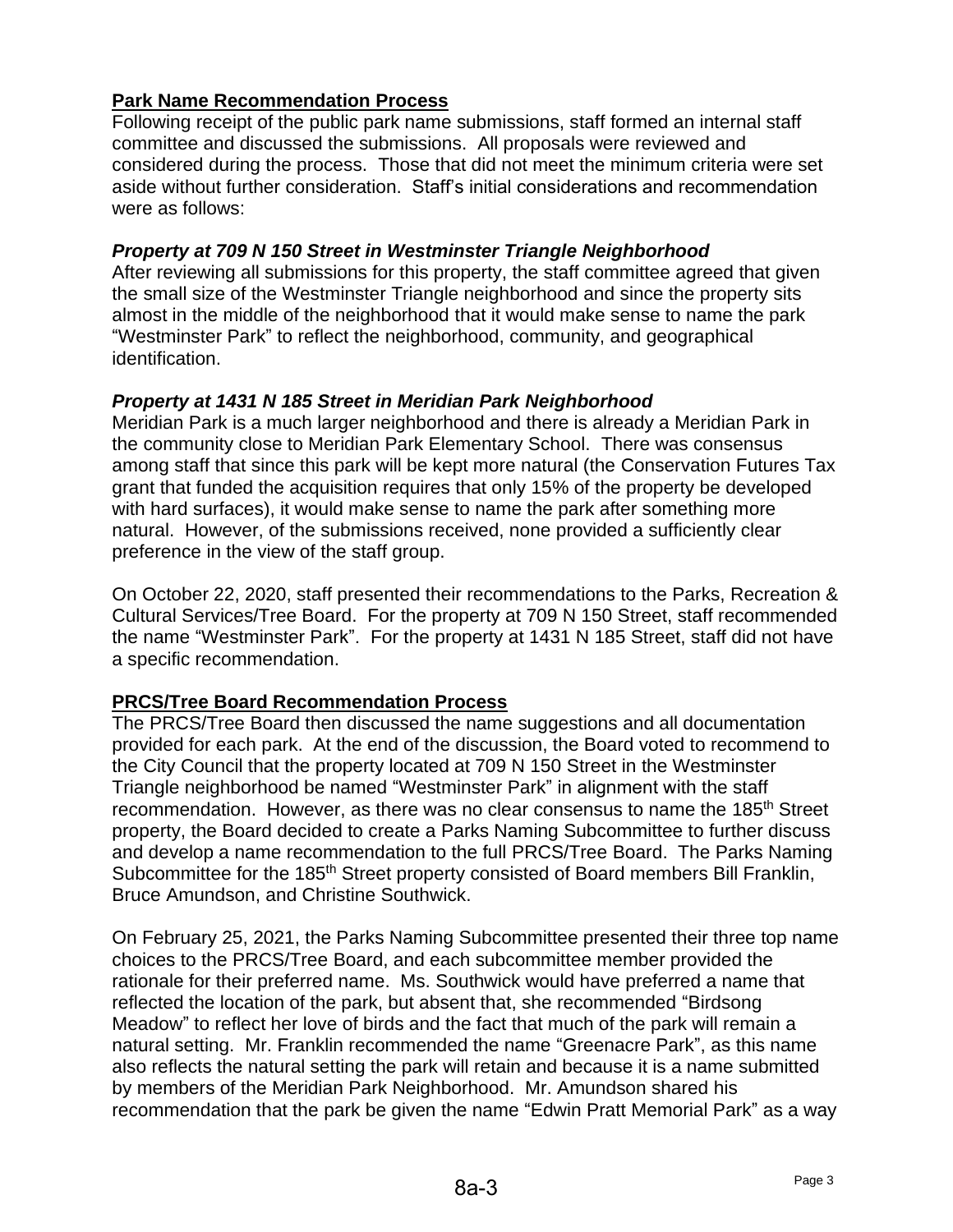to recognize and honor a civil rights champion who lived and died in Shoreline, not that far from the location of this property.

Following the Subcommittee presentation of their three top names, there was a substantive discussion regarding the options presented. There was some concern expressed about whether this park could be worthy of being a memorial park, but the Board ultimately voted to recommend the name "Edwin Pratt Memorial Park" for Council consideration.

### **Edwin Pratt Memorial Park Family Outreach**

Following the Board recommendation of Edwin Pratt Memorial Park, staff felt it was important to contact Edwin Pratt's daughter, Miriam Pratt-Glover, to share the PRCS/Tree Board recommendation and to inquire as to whether she would have any objections to naming this park property after her father. Ms. Pratt-Glover replied that she was truly touched by all of the efforts that the City of Shoreline has undertaken to honor her father and that her father was deeply invested in this community and would be pleased to have this public space named after him. She added that the park is not far from where her family lived, close to friends, and not far from the church they attended, so it seemed like a perfect location. She stated that she is supportive of naming the park after her father and looks forward to hearing more as the project moves forward. Should the Council choose to name this park after Edwin Pratt, staff recommends that the City move quickly to install appropriate signage commemorating his life, in addition to providing park signage with the proposed park name.

### **RESOURCE/FINANCIAL IMPACT**

There is no resource or financial impact to name the park properties. There will however be some cost incurred for providing signage at these park sites in the future with the new park names and potential interpretive/educational signage.

#### **RECOMMENDATION**

Staff recommends that the City Council move to name the property located at 709 N 150 Street as Westminster Park and the property located at 1341 N 185 Street as Edwin Pratt Memorial Park as recommended by the Parks, Recreation and Cultural Services/Tree Board.

## **ATTACHMENTS**

Attachment A – 2002 Parks and Facility Naming Policy Attachment B - Parks Naming Submissions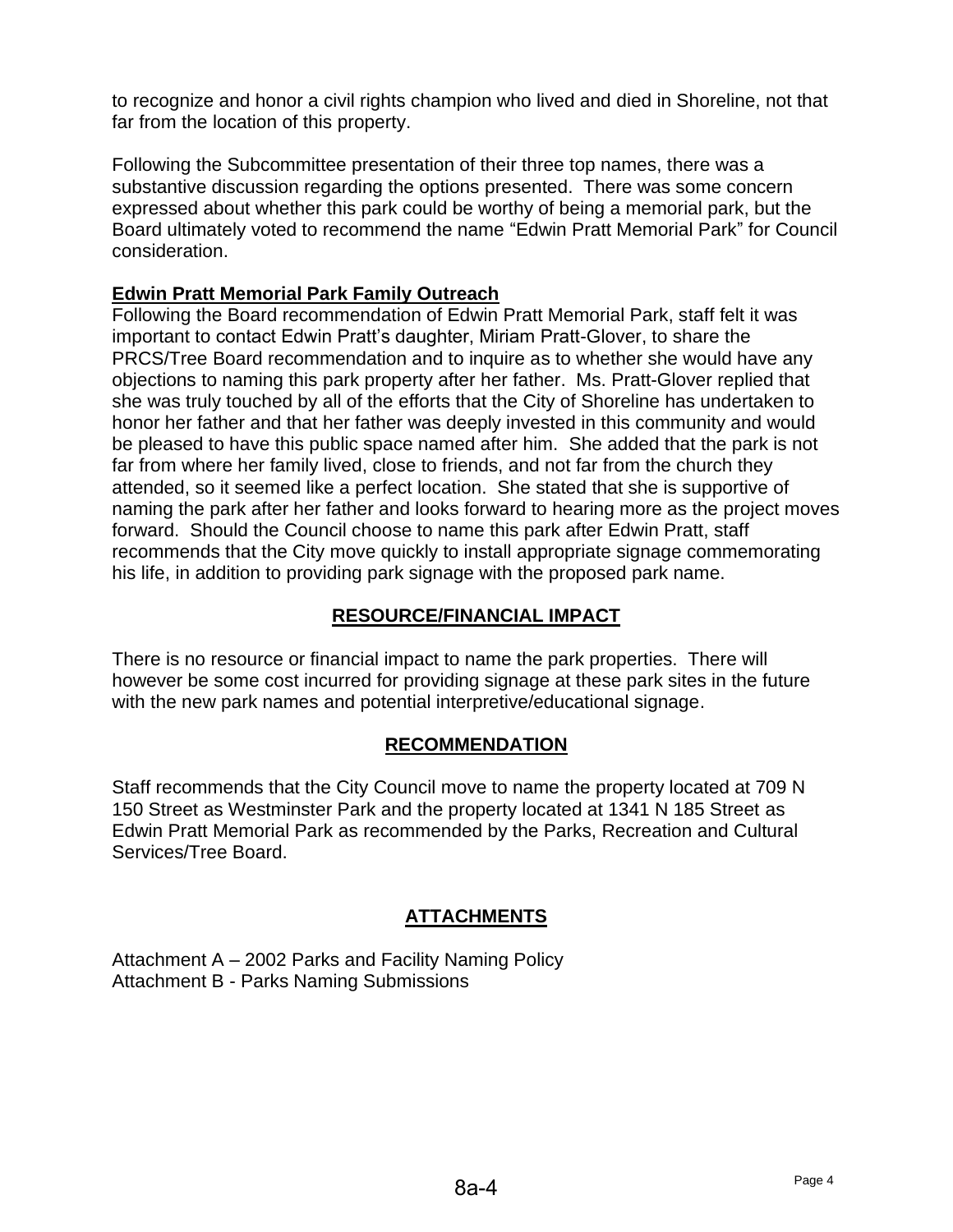|                                                                                   | Shoreline<br>City Clerk<br>Receiving<br>Number | $PP - O2 - OO1$                                                                    | Attachment A                             |  |
|-----------------------------------------------------------------------------------|------------------------------------------------|------------------------------------------------------------------------------------|------------------------------------------|--|
| City of                                                                           |                                                |                                                                                    | <b>POLICY &amp; PROCEDURE</b>            |  |
| Shoreline                                                                         |                                                |                                                                                    |                                          |  |
| Subject:<br>Parks and Facility Naming Policy                                      |                                                | <b>Department: Parks, Recreation and Cultural Services</b><br><b>Number: 01-02</b> |                                          |  |
| <b>Effective Date</b><br><b>Supersedes</b><br>Not applicable<br>February 11, 2002 |                                                |                                                                                    | Approved By: $\frac{2}{\sqrt{2}}$<br>821 |  |

#### 1.0 PURPOSE:

The purpose of this policy is to outline the procedures and criteria for the official naming of parks and recreation facilities.

#### 2.0 POLICY:

It is the policy of the City of Shoreline for designation of names for park and recreation facilities to be in accordance with the following criteria:

- The naming of parks and facilities should be approached with caution, patience, and a. deliberation.
- b. A name, once adopted, should be permanent, and changes should be strongly resisted.
- c. Existing facility names shall be reviewed in order to avoid duplication, confusing similarity and/or inappropriateness.
- d. A prospective park or major facility name should be one likely to be widely accepted and used by the public.
- e. Whenever possible, a facility shall be named prior to construction of the improvement. Timing is important in naming facilities, since temporary designations tend to be retained. In the development of facilities, a number designation shall be used until formal naming of the facility is complete.
- f. A park's interior features and/or facilities may have names other than that of the entire park.
- g. If a park or sub-element of a park is named after an individual, family or organization, the final recommendation shall include a narrative describing or quantifying in some detail, the contribution. The qualifying achievement should be the result of extraordinary dedication, significant donation or contribution to the City parks and recreation system, over and above the satisfactory performance of normal duties.

Page 1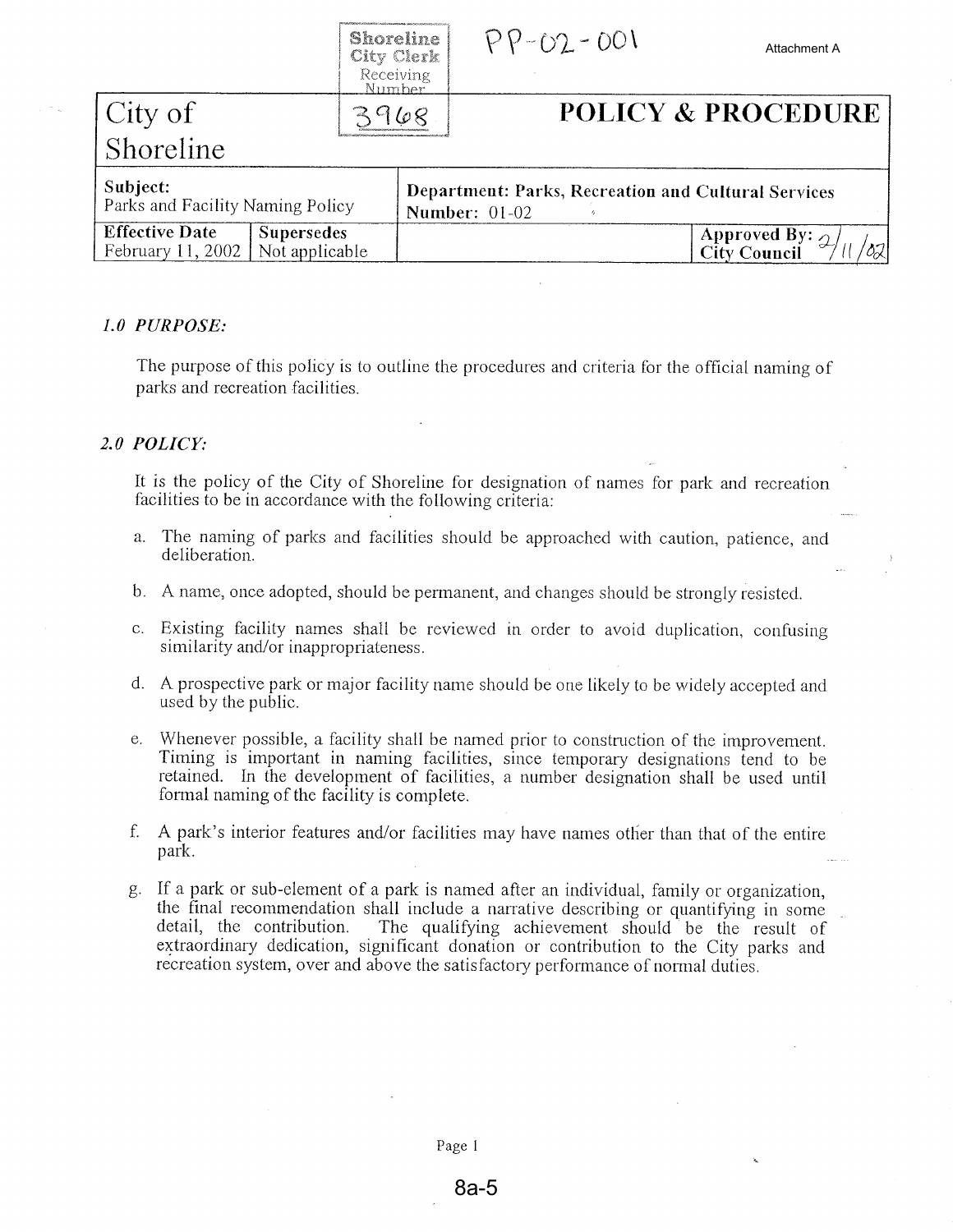- h. There should be a lapse of at least six months between the receipt of the name proposal and the final recommendation for its adoption.
- i. In cases where the person is deceased, the person shall have been deceased for a minimum of two years.
- j. Elected/appointed City of Shoreline officials and currently employed City staff shall not be eligible for consideration until they are no longer in office or have retired from city service.
- k. Length of service, in and of itself, does not meet these criteria.
- 1. Names may reflect:
	- 1. Neighborhood or geographical identification
	- 2. Community name or widely accepted name, (e.g., North City Park, Richmond Beach Saltwater Park, Innis Arden Reserve, Meridian Park, Ballinger Open Space)
	- 3. Natural or geological feature (e.g., Boeing Creek Park, Twin Ponds Park)
	- 4. Historical or cultural significance
	- 5. The name may include an individual, family, or organization that has made a significant land and/or monetary contribution to the park and recreation system, or has performed significant public service which made a tangible contribution to the parks and recreation system justifying a permanent memorial.

#### 3.0 PROCEDURES:

- Suggestions for names for any park, or public facility may be solicited from individuals  $\overline{a}$ . and/or organizations. All suggestions, solicited or not, shall be recorded and forwarded to the Parks, Recreation and Cultural Services Advisory Committee for review and consideration.
- Staff may review suggestions for names and make a recommendation(s) to the Parks,  $\mathbf{b}$ . Recreation and Cultural Services Advisory Committee for consideration.
- The Parks, Recreation and Cultural Services Advisory Committee after review of public  $C<sub>1</sub>$ and staff input shall make a recommendation to the City Council for consideration.
- Following adoption of the facility name by the City Council, the Parks, Recreation and  $\mathbf{d}$ . Cultural Services Department shall develop facility signage using the name.

Page 2

#### $8a-6$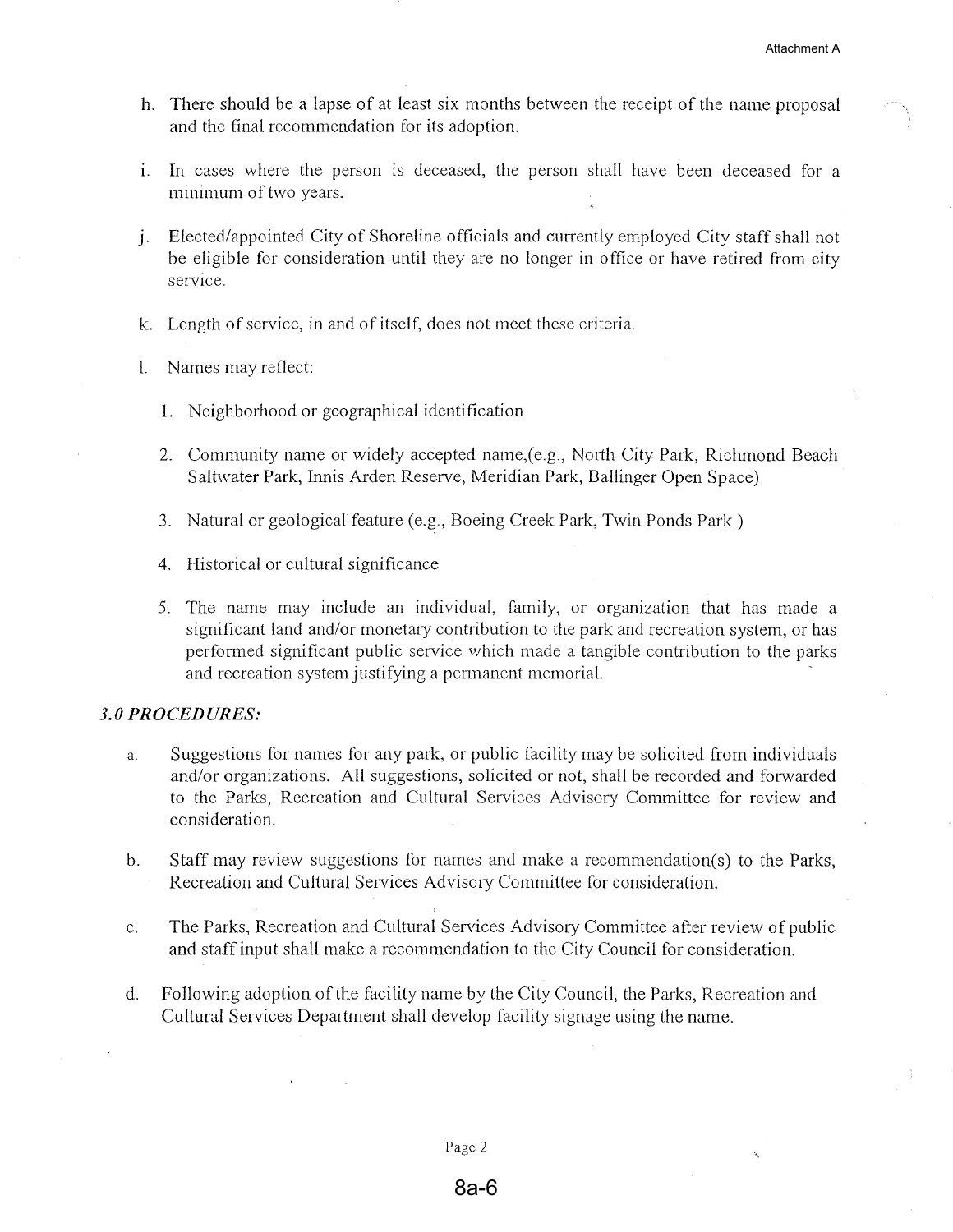| It named atter an individual, tamily, or organization, please describe their signiticant land and/or monetary contribution to the<br>park and recreation system and/or their significant public service which made a tangible contribution to the park and recreation Date of<br>system justifying and permanent memorial.                                                                                                                                                                                                                    | death      |
|-----------------------------------------------------------------------------------------------------------------------------------------------------------------------------------------------------------------------------------------------------------------------------------------------------------------------------------------------------------------------------------------------------------------------------------------------------------------------------------------------------------------------------------------------|------------|
|                                                                                                                                                                                                                                                                                                                                                                                                                                                                                                                                               |            |
| This child is a powerful advocate for equality and justice in Shoreline. She was threatened by several residents of our city and this<br>community rallied around her. Her story is not only representative of important current sociopolitical changes happening in our<br>nation right now, but also of the City of Shoreline and our regard for human decency. This is an opportunity for Official Shoreline to<br>rally for Boo and BLM WITH its citizens and to demonstrate the duty of care the we claim to have for America's children | N/A        |
| The original ROW laid by the Seattle-Everett Traction Company has today been converted to the highly used and praised Inter-<br>Urban trail. A recognition of this organization's (literal) ground breaking efforts, which are integral to Shoreline's beginning, are<br>worth of commemoration. In order to recognize the roots of this community and ensure the story of this effort are not lost in time,<br>I propose that the city name this new park, which is mere blocks from the interurban trail, Traction Company Park.            | N/A        |
| Without dedicated volunteers the natural beauty of Shoreline's many great parks would not be revived and maintained for the<br>enjoyment of residents and visitors. It's a neverending job and work the city benefits from greatly. My sister and neighbors of the<br>185th St park are some of those people who've done this for decades. Those blackberries don't remove themselves! The name<br>eludes me, but I'll keep thinking.                                                                                                         | N/A        |
| Teaching and a safe place of recreation go hand in hand, the absolute best we want for families in the Shoreline community. To<br>name a park after figure that touched thousands of our children's with the gift of teaching and learning would be nothing less than<br>appropriate. We need teachers regarded the center of our communities                                                                                                                                                                                                 | 2019       |
|                                                                                                                                                                                                                                                                                                                                                                                                                                                                                                                                               |            |
| Ruth Bader Ginsburg worked all her life to bring equal justice to all. She is a true American we all can look to for a fine example of<br>inclusion and community building.                                                                                                                                                                                                                                                                                                                                                                   | 18-Sep-20  |
|                                                                                                                                                                                                                                                                                                                                                                                                                                                                                                                                               |            |
| N/A                                                                                                                                                                                                                                                                                                                                                                                                                                                                                                                                           | N/A        |
| N/A                                                                                                                                                                                                                                                                                                                                                                                                                                                                                                                                           | N/A        |
| N/A                                                                                                                                                                                                                                                                                                                                                                                                                                                                                                                                           | N/A        |
|                                                                                                                                                                                                                                                                                                                                                                                                                                                                                                                                               |            |
| N/A                                                                                                                                                                                                                                                                                                                                                                                                                                                                                                                                           | N/A        |
| N/A                                                                                                                                                                                                                                                                                                                                                                                                                                                                                                                                           | 1969       |
| Breonna's name should be remembered all across our country                                                                                                                                                                                                                                                                                                                                                                                                                                                                                    | 13-Mar-20  |
| N/A                                                                                                                                                                                                                                                                                                                                                                                                                                                                                                                                           | N/A        |
|                                                                                                                                                                                                                                                                                                                                                                                                                                                                                                                                               |            |
| N/A                                                                                                                                                                                                                                                                                                                                                                                                                                                                                                                                           | N/A        |
| N/A                                                                                                                                                                                                                                                                                                                                                                                                                                                                                                                                           | N/A        |
| N/A                                                                                                                                                                                                                                                                                                                                                                                                                                                                                                                                           | N/A        |
|                                                                                                                                                                                                                                                                                                                                                                                                                                                                                                                                               |            |
| N/A<br>N/A                                                                                                                                                                                                                                                                                                                                                                                                                                                                                                                                    | N/A<br>N/A |
|                                                                                                                                                                                                                                                                                                                                                                                                                                                                                                                                               |            |

# **1341 N 185th Street in Meridian Park Neighborhood Attachment B Attachment B**

| The Name<br>Reflects | <b>Proposed park name is</b>                                                    | Please explain why you think your proposal is an appropriate name for the park                                                                                                                                                                                                                                                                                                                                                                                                                                                                                                                                                                                         | If named after an individual, family, or organization, please describe their significant land and/or monetary contribution to the<br>park and recreation system and/or their significant public service which made a tangible contribution to the park and recreation Date of<br>system justifying and permanent memorial.                                                                                                                                                                                                                    | death     |
|----------------------|---------------------------------------------------------------------------------|------------------------------------------------------------------------------------------------------------------------------------------------------------------------------------------------------------------------------------------------------------------------------------------------------------------------------------------------------------------------------------------------------------------------------------------------------------------------------------------------------------------------------------------------------------------------------------------------------------------------------------------------------------------------|-----------------------------------------------------------------------------------------------------------------------------------------------------------------------------------------------------------------------------------------------------------------------------------------------------------------------------------------------------------------------------------------------------------------------------------------------------------------------------------------------------------------------------------------------|-----------|
|                      | An individual, family, or organization                                          |                                                                                                                                                                                                                                                                                                                                                                                                                                                                                                                                                                                                                                                                        |                                                                                                                                                                                                                                                                                                                                                                                                                                                                                                                                               |           |
|                      | 1 Boo Jordan Park                                                               | This child is a powerful advocate for equality and justice in Shoreline. She was threatened by several residents of our city and this community<br>rallied around her. Her story is not only representative of important current sociopolitical changes happening in our nation right now, but also<br>of the City of Shoreline and our regard for human decency. This is an opportunity for Official Shoreline to rally for Boo and BLM WITH its<br>citizens and to demonstrate the duty of care the we claim to have for America's children                                                                                                                          | This child is a powerful advocate for equality and justice in Shoreline. She was threatened by several residents of our city and this<br>community rallied around her. Her story is not only representative of important current sociopolitical changes happening in our<br>nation right now, but also of the City of Shoreline and our regard for human decency. This is an opportunity for Official Shoreline to<br>rally for Boo and BLM WITH its citizens and to demonstrate the duty of care the we claim to have for America's children | N/A       |
|                      | 2 Traction CompanyPark                                                          | Shoreline's roots as a city were laid when the Seattle-Everett Traction Company launched a commuter service in 1910. This service, for better<br>or worse, changed the landscape of Puget Sound and made Shoreline what it is today                                                                                                                                                                                                                                                                                                                                                                                                                                    | The original ROW laid by the Seattle-Everett Traction Company has today been converted to the highly used and praised Inter-<br>Urban trail. A recognition of this organization's (literal) ground breaking efforts, which are integral to Shoreline's beginning, are<br>worth of commemoration. In order to recognize the roots of this community and ensure the story of this effort are not lost in time,<br>I propose that the city name this new park, which is mere blocks from the interurban trail, Traction Company Park.            | N/A       |
|                      | One that reflects the<br>encourage, revive and<br>3 maintain Shoreline's parks. | dedication of volunteers who Without dedicated volunteers the natural beauty of Shoreline's many great parks would not be revived and maintained for the enjoyment of<br>residents and visitors. It's a neverending job and work the city benefits from greatly. My sister and neighbors of the 185th St park are some of<br>those people who've done this for decades. Those blackberries don't remove themselves! The name eludes me, but I'll keep thinking.                                                                                                                                                                                                        | Without dedicated volunteers the natural beauty of Shoreline's many great parks would not be revived and maintained for the<br>enjoyment of residents and visitors. It's a neverending job and work the city benefits from greatly. My sister and neighbors of the<br>185th St park are some of those people who've done this for decades. Those blackberries don't remove themselves! The name<br>eludes me, but I'll keep thinking.                                                                                                         | N/A       |
|                      | 4 Kathy Jenks                                                                   | Ms Kathy Jenks was a beloved elementary school teacher in Shoreline, Meridian Park, North City, Syre and Briarcrest elementary. Students,<br>parents, fellow colleagues in the Shoreline schools district learned of Ms Jenks passing but recall all the wonderful memories of her<br>contributions to the community through her love of teaching                                                                                                                                                                                                                                                                                                                      | Teaching and a safe place of recreation go hand in hand, the absolute best we want for families in the Shoreline community. To<br>name a park after figure that touched thousands of our children's with the gift of teaching and learning would be nothing less than<br>appropriate. We need teachers regarded the center of our communities                                                                                                                                                                                                 | 2019      |
|                      | <b>Historic or cultural significance</b>                                        |                                                                                                                                                                                                                                                                                                                                                                                                                                                                                                                                                                                                                                                                        |                                                                                                                                                                                                                                                                                                                                                                                                                                                                                                                                               |           |
|                      | 5 RBG                                                                           | To commemorate the small woman who moved mountains to bring equal rights (including Title IX) to our country I nominate RBG: Ruth's Park<br>as a tribute to a place and state of mind that is open to all people to share. A sanctuary for reflection on the great ripples one person's public<br>service can make affecting the whole world for generations                                                                                                                                                                                                                                                                                                           | Ruth Bader Ginsburg worked all her life to bring equal justice to all. She is a true American we all can look to for a fine example of<br>inclusion and community building.                                                                                                                                                                                                                                                                                                                                                                   | 18-Sep-20 |
|                      | 6 Black Lives Matter Park                                                       | In the words of Washington, D.C. mayor Muriel Bowser: "There are people who are craving to be heard and to be seen and to have their<br>humanity recognized. We had the opportunity to send that message loud and clear on a very important street in our city." Similarly, we have<br>the opportunity to send that message in our city and show our support for all of our residents. This week (Sept 12-20) is Welcoming Week, a<br>national initiative to foster communities that are welcoming and inclusive for all. We have the chance to enshrine "Welcoming Week" all year,<br>but demonstrating in the naming of our parks that all are welcome in Shoreline. | N/A                                                                                                                                                                                                                                                                                                                                                                                                                                                                                                                                           | N/A       |
|                      | 7 Parky McParkface<br>185th Street Park or Echo                                 | If a boat can be named Boaty McBoatface McBoatface (source: https://www.nytimes.com/2016/03/22/world/europe/boaty-mcboatface-<br>what-you-get-when-you-let-the-internet-decide.html), we can surely get national headline news by naming our quaint little park Parky<br>McParkface.                                                                                                                                                                                                                                                                                                                                                                                   | N/A                                                                                                                                                                                                                                                                                                                                                                                                                                                                                                                                           | N/A       |
|                      | 8 Lake 185th Street Park                                                        | The park is right on 185th Street and it's certainly closer to Echo Lake Neighborhood than it is to Meridian Park Neighborhood                                                                                                                                                                                                                                                                                                                                                                                                                                                                                                                                         | N/A                                                                                                                                                                                                                                                                                                                                                                                                                                                                                                                                           | N/A       |
|                      | 9 Check recorded plat mats                                                      | Please check the recorded plat maps for these areas. These have the correct name for these subdivisions, which could also be a nice historical<br>statement significance. I attended Paramount Park Elementary School and lived in that neighborhood also. It is recorded as Paramount Park in<br>the plat records. The city, however, elected to name that park "Paramount School Park" without doing proper research. This bothers all of us<br>who attended are beloved elementary school. The name of the park should be changed to "Paramount Park". Please make sure any future<br>park names are properly researched.                                           | N/A                                                                                                                                                                                                                                                                                                                                                                                                                                                                                                                                           | N/A       |
|                      |                                                                                 | On January 26, 1969, civil rights leader and Seattle Urban League Executive Director Edwin Pratt (1930-1969) is killed by a shotgun blast in the<br>doorway of his home at 17916 1st Avenue NE in Shoreline. It would be wonderful to have a park dedicated to his memory in a year focused on                                                                                                                                                                                                                                                                                                                                                                         |                                                                                                                                                                                                                                                                                                                                                                                                                                                                                                                                               |           |
| N/A                  | 10 Edwin Pratt Memorial Park                                                    | civil rights in an area close to where he lived                                                                                                                                                                                                                                                                                                                                                                                                                                                                                                                                                                                                                        | N/A                                                                                                                                                                                                                                                                                                                                                                                                                                                                                                                                           | 1969      |
|                      |                                                                                 |                                                                                                                                                                                                                                                                                                                                                                                                                                                                                                                                                                                                                                                                        | Breonna's name should be remembered all across our country                                                                                                                                                                                                                                                                                                                                                                                                                                                                                    |           |
|                      | 11 Breonna Taylor Park                                                          | To remind people of racial inequality and how change is a constant struggle.                                                                                                                                                                                                                                                                                                                                                                                                                                                                                                                                                                                           |                                                                                                                                                                                                                                                                                                                                                                                                                                                                                                                                               | 13-Mar-20 |
|                      | 12 Urban Oasis<br>Natural or geological feature                                 | With all the traffic and construction on 185th this seems like a nice place to get away from it all!                                                                                                                                                                                                                                                                                                                                                                                                                                                                                                                                                                   | N/A                                                                                                                                                                                                                                                                                                                                                                                                                                                                                                                                           | N/A       |
|                      |                                                                                 |                                                                                                                                                                                                                                                                                                                                                                                                                                                                                                                                                                                                                                                                        |                                                                                                                                                                                                                                                                                                                                                                                                                                                                                                                                               |           |
|                      | 13 Poseidon Park                                                                | We live right by the Pacific Ocean, "ruled over" by Poseidon! It also has a quirky charm that I feel like Shoreline definitely embodies                                                                                                                                                                                                                                                                                                                                                                                                                                                                                                                                | N/A                                                                                                                                                                                                                                                                                                                                                                                                                                                                                                                                           | N/A       |
|                      | 14 Parky McParkface                                                             | It is a park; it probably has a face                                                                                                                                                                                                                                                                                                                                                                                                                                                                                                                                                                                                                                   | N/A                                                                                                                                                                                                                                                                                                                                                                                                                                                                                                                                           | N/A       |
|                      | 15 Briar Patch Park                                                             | In absence of other historic links, this best explains the location's appealing feature over the past 20 years<br>The park is along a main thoroughfare - 185th St. - that is on the way from North city business district to Aurora business district. Because it's                                                                                                                                                                                                                                                                                                                                                                                                   | N/A                                                                                                                                                                                                                                                                                                                                                                                                                                                                                                                                           | N/A       |
|                      | 16 Wayside Park                                                                 | "along the way", I chose 'wayside."                                                                                                                                                                                                                                                                                                                                                                                                                                                                                                                                                                                                                                    | N/A                                                                                                                                                                                                                                                                                                                                                                                                                                                                                                                                           | N/A       |
|                      | 17 Blackberry Park                                                              | N/A                                                                                                                                                                                                                                                                                                                                                                                                                                                                                                                                                                                                                                                                    | N/A                                                                                                                                                                                                                                                                                                                                                                                                                                                                                                                                           | N/A       |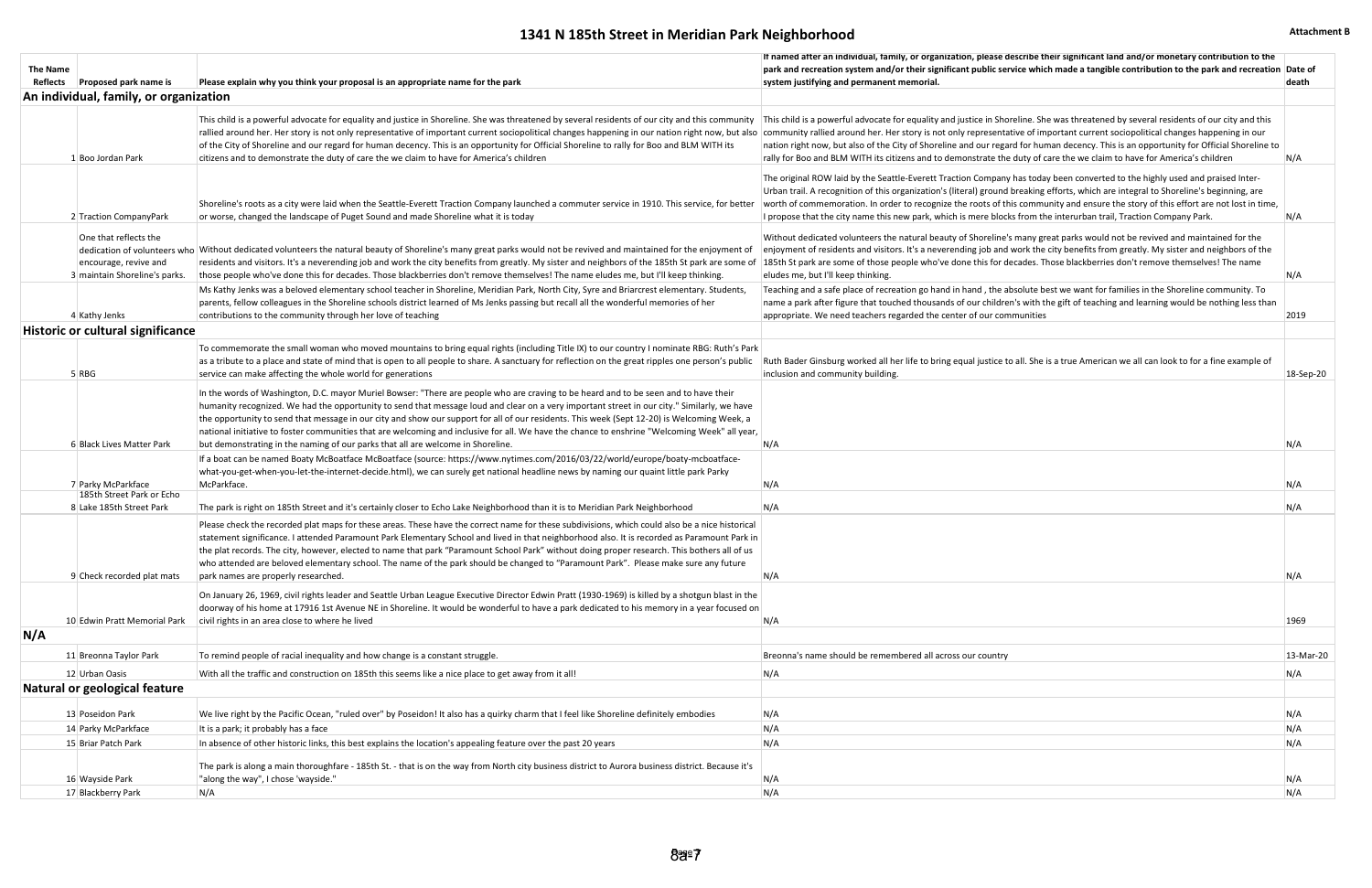| It named atter an individual, tamily, or organization, please describe their signiticant land and/or monetary contribution to the<br>park and recreation system and/or their significant public service which made a tangible contribution to the park and recreation Date of<br>system justifying and permanent memorial. | death |
|----------------------------------------------------------------------------------------------------------------------------------------------------------------------------------------------------------------------------------------------------------------------------------------------------------------------------|-------|
|                                                                                                                                                                                                                                                                                                                            |       |
|                                                                                                                                                                                                                                                                                                                            |       |
|                                                                                                                                                                                                                                                                                                                            |       |
|                                                                                                                                                                                                                                                                                                                            |       |
| N/A                                                                                                                                                                                                                                                                                                                        | N/A   |
|                                                                                                                                                                                                                                                                                                                            |       |
| N/A                                                                                                                                                                                                                                                                                                                        | N/A   |
|                                                                                                                                                                                                                                                                                                                            |       |
|                                                                                                                                                                                                                                                                                                                            |       |
|                                                                                                                                                                                                                                                                                                                            |       |
|                                                                                                                                                                                                                                                                                                                            |       |
|                                                                                                                                                                                                                                                                                                                            |       |
|                                                                                                                                                                                                                                                                                                                            |       |
|                                                                                                                                                                                                                                                                                                                            |       |
|                                                                                                                                                                                                                                                                                                                            |       |
|                                                                                                                                                                                                                                                                                                                            |       |
|                                                                                                                                                                                                                                                                                                                            |       |
|                                                                                                                                                                                                                                                                                                                            |       |
| N/A                                                                                                                                                                                                                                                                                                                        | N/A   |
|                                                                                                                                                                                                                                                                                                                            |       |
| N/A                                                                                                                                                                                                                                                                                                                        | N/A   |
|                                                                                                                                                                                                                                                                                                                            |       |
| N/A                                                                                                                                                                                                                                                                                                                        | N/A   |
|                                                                                                                                                                                                                                                                                                                            |       |
| N/A                                                                                                                                                                                                                                                                                                                        | N/A   |
| N/A                                                                                                                                                                                                                                                                                                                        | N/A   |
|                                                                                                                                                                                                                                                                                                                            |       |
| N/A                                                                                                                                                                                                                                                                                                                        | N/A   |
| N/A                                                                                                                                                                                                                                                                                                                        | N/A   |
|                                                                                                                                                                                                                                                                                                                            |       |
|                                                                                                                                                                                                                                                                                                                            |       |
|                                                                                                                                                                                                                                                                                                                            |       |
| The name references the nearby trail, but it isn't really named after anybody                                                                                                                                                                                                                                              | N/A   |
|                                                                                                                                                                                                                                                                                                                            |       |
| N/A                                                                                                                                                                                                                                                                                                                        | N/A   |
|                                                                                                                                                                                                                                                                                                                            |       |
| N/A                                                                                                                                                                                                                                                                                                                        | N/A   |
| N/A                                                                                                                                                                                                                                                                                                                        | N/A   |
|                                                                                                                                                                                                                                                                                                                            |       |
|                                                                                                                                                                                                                                                                                                                            |       |
| N/A                                                                                                                                                                                                                                                                                                                        | N/A   |
|                                                                                                                                                                                                                                                                                                                            |       |
|                                                                                                                                                                                                                                                                                                                            |       |
|                                                                                                                                                                                                                                                                                                                            |       |
|                                                                                                                                                                                                                                                                                                                            |       |

## **1341 N 185th Street in Meridian Park Neighborhood Attachment B Attachment B**

| <b>The Name</b><br>Reflects | <b>Proposed park name is</b>                    | Please explain why you think your proposal is an appropriate name for the park                                                                                                                                                                                                                                                                                                                                                                                                                                                                                                                                                                                                                                                                                                                                                                                                                                                                                                                                                                                                                                                                                                                                                                                                                                                                                                                                                                                                                                                                                                                                                                                                                                                                                                                                                                                                                                   | It named atter an individual, tamily, or organization, please describe their significant land and/or monetary contribution to the<br>park and recreation system and/or their significant public service which made a tangible contribution to the park and recreation Dat<br>system justifying and permanent memorial. | dea        |
|-----------------------------|-------------------------------------------------|------------------------------------------------------------------------------------------------------------------------------------------------------------------------------------------------------------------------------------------------------------------------------------------------------------------------------------------------------------------------------------------------------------------------------------------------------------------------------------------------------------------------------------------------------------------------------------------------------------------------------------------------------------------------------------------------------------------------------------------------------------------------------------------------------------------------------------------------------------------------------------------------------------------------------------------------------------------------------------------------------------------------------------------------------------------------------------------------------------------------------------------------------------------------------------------------------------------------------------------------------------------------------------------------------------------------------------------------------------------------------------------------------------------------------------------------------------------------------------------------------------------------------------------------------------------------------------------------------------------------------------------------------------------------------------------------------------------------------------------------------------------------------------------------------------------------------------------------------------------------------------------------------------------|------------------------------------------------------------------------------------------------------------------------------------------------------------------------------------------------------------------------------------------------------------------------------------------------------------------------|------------|
|                             |                                                 | I think this name is appropriate since it is what we know this space for. We have lived right next to this green space for 8 years now, and the                                                                                                                                                                                                                                                                                                                                                                                                                                                                                                                                                                                                                                                                                                                                                                                                                                                                                                                                                                                                                                                                                                                                                                                                                                                                                                                                                                                                                                                                                                                                                                                                                                                                                                                                                                  |                                                                                                                                                                                                                                                                                                                        |            |
|                             |                                                 | thing we most enjoy it for is the birds that reside in and visit that space. Our family has counted at least 21 different bird species that sit on<br>our fence or regularly fly overhead, feed, nest in the spring, and sing. Though there's 21 different birds we've seen and heard, the song<br>sparrow and chickadees bring us the most joy from their songs and calls. We get to enjoy them through all four seasons. We are glad to see                                                                                                                                                                                                                                                                                                                                                                                                                                                                                                                                                                                                                                                                                                                                                                                                                                                                                                                                                                                                                                                                                                                                                                                                                                                                                                                                                                                                                                                                    |                                                                                                                                                                                                                                                                                                                        |            |
|                             |                                                 | some green space preserved for both human to enjoy as well as our feathered friends. by having some nice nature area preserved - it brings                                                                                                                                                                                                                                                                                                                                                                                                                                                                                                                                                                                                                                                                                                                                                                                                                                                                                                                                                                                                                                                                                                                                                                                                                                                                                                                                                                                                                                                                                                                                                                                                                                                                                                                                                                       |                                                                                                                                                                                                                                                                                                                        |            |
|                             | 18 Birdsong Meadow                              | enjoyment to all of us.                                                                                                                                                                                                                                                                                                                                                                                                                                                                                                                                                                                                                                                                                                                                                                                                                                                                                                                                                                                                                                                                                                                                                                                                                                                                                                                                                                                                                                                                                                                                                                                                                                                                                                                                                                                                                                                                                          | N/A                                                                                                                                                                                                                                                                                                                    | N/A        |
|                             |                                                 | Neighborhood, community, or geographical identification                                                                                                                                                                                                                                                                                                                                                                                                                                                                                                                                                                                                                                                                                                                                                                                                                                                                                                                                                                                                                                                                                                                                                                                                                                                                                                                                                                                                                                                                                                                                                                                                                                                                                                                                                                                                                                                          |                                                                                                                                                                                                                                                                                                                        |            |
|                             | 19 Shoreline Community Park                     | It think it is generic enough that it doesn't offend anyone and still reflects the goodness of the neighborhood and the kindness of Shoreline                                                                                                                                                                                                                                                                                                                                                                                                                                                                                                                                                                                                                                                                                                                                                                                                                                                                                                                                                                                                                                                                                                                                                                                                                                                                                                                                                                                                                                                                                                                                                                                                                                                                                                                                                                    | N/A                                                                                                                                                                                                                                                                                                                    | N/A        |
|                             |                                                 | During the first late 2017 PROS Open House at City Hall i shared my thoughts with a consultant that night about Parks purchasing a vacant lot<br>near me. She took notes and encouraged me to write on the map for all attending to view and make comments. I have lived on Ashworth Ave.<br>within a block of this property for over 40's years seeing it change from a lone small house in the center to sitting vacant for decades for over<br>20 years. Rumor was of a high water table making it undevelopable. I am also a Shoreline Green Partnership Native Plant Steward and have<br>grown to understand the history of local tribes using this area for gathering camas, berries and other foods for many many generations. The<br>local Duwammish and surrounding tribes would "farm" the areas of Puget Sound including local areas burning chosen trees to encourage<br>growth of edible foods. My thought was this park should include history/images/art of our first peoples likely gathering foods here at this very<br>property. A native plant garden could include these ethnobotanical used plants. We are also now seeing rapid growth along N 185th after<br>rezoning for Sound Transit station in our regions. The community is looking for greenway space for time outdoors or perhaps to gather while<br>walking to/from the light rail. I am also quite active in my Echo Lake Neighborhood planning events that bring people together. Densmore<br>Pathway and Echo Lake Park are always busy with dog wakers, families and neighbors gathering to visit, enjoy nature and each other.<br>"Gathering Hands" would bring a vision of the past, present and future. Our community would gather hands to create and use this space with<br>a common goal of appreciating the environment, the diversity of our neighbors and envisioning a space for children to learn, love each other |                                                                                                                                                                                                                                                                                                                        |            |
|                             | 20 Gathering Hands Park                         | and become stewards themselves. This name applies to both gathering community and honoring it's history which will ultimately move<br>forward for future generations bringing hope for good health not only for as human beings but for our entire planet.                                                                                                                                                                                                                                                                                                                                                                                                                                                                                                                                                                                                                                                                                                                                                                                                                                                                                                                                                                                                                                                                                                                                                                                                                                                                                                                                                                                                                                                                                                                                                                                                                                                       | N/A                                                                                                                                                                                                                                                                                                                    | N/A        |
|                             | Echo Lake                                       |                                                                                                                                                                                                                                                                                                                                                                                                                                                                                                                                                                                                                                                                                                                                                                                                                                                                                                                                                                                                                                                                                                                                                                                                                                                                                                                                                                                                                                                                                                                                                                                                                                                                                                                                                                                                                                                                                                                  |                                                                                                                                                                                                                                                                                                                        |            |
|                             | 21 Inclusion/Community Park                     | N/A                                                                                                                                                                                                                                                                                                                                                                                                                                                                                                                                                                                                                                                                                                                                                                                                                                                                                                                                                                                                                                                                                                                                                                                                                                                                                                                                                                                                                                                                                                                                                                                                                                                                                                                                                                                                                                                                                                              | N/A                                                                                                                                                                                                                                                                                                                    | N/A        |
|                             | 22 North Meridian Park                          | It's located in the northern part of the Meridian Park neighborhood                                                                                                                                                                                                                                                                                                                                                                                                                                                                                                                                                                                                                                                                                                                                                                                                                                                                                                                                                                                                                                                                                                                                                                                                                                                                                                                                                                                                                                                                                                                                                                                                                                                                                                                                                                                                                                              | N/A                                                                                                                                                                                                                                                                                                                    | N/A        |
|                             | 23 Tanglewood Park                              | Tanglewood has been my voting district name for 48 years and I like the name. After a quick internet search, the closest park with the same<br>name is in Lacey, WA. Besides the property today looks like tangled woods, the park would be an improvement and the name a remberance of<br>what it once was                                                                                                                                                                                                                                                                                                                                                                                                                                                                                                                                                                                                                                                                                                                                                                                                                                                                                                                                                                                                                                                                                                                                                                                                                                                                                                                                                                                                                                                                                                                                                                                                      | N/A                                                                                                                                                                                                                                                                                                                    | N/A        |
|                             | 24 185th Street Park                            | It's a simple, unfocusing name that helps people know where the park is located.                                                                                                                                                                                                                                                                                                                                                                                                                                                                                                                                                                                                                                                                                                                                                                                                                                                                                                                                                                                                                                                                                                                                                                                                                                                                                                                                                                                                                                                                                                                                                                                                                                                                                                                                                                                                                                 | N/A                                                                                                                                                                                                                                                                                                                    | N/A        |
|                             | 25 Parky McParkface                             | It's really the only choice.                                                                                                                                                                                                                                                                                                                                                                                                                                                                                                                                                                                                                                                                                                                                                                                                                                                                                                                                                                                                                                                                                                                                                                                                                                                                                                                                                                                                                                                                                                                                                                                                                                                                                                                                                                                                                                                                                     | N/A                                                                                                                                                                                                                                                                                                                    | N/A        |
|                             |                                                 |                                                                                                                                                                                                                                                                                                                                                                                                                                                                                                                                                                                                                                                                                                                                                                                                                                                                                                                                                                                                                                                                                                                                                                                                                                                                                                                                                                                                                                                                                                                                                                                                                                                                                                                                                                                                                                                                                                                  |                                                                                                                                                                                                                                                                                                                        |            |
|                             | 26 Meridian Park<br>27 Oasis off the Interurban | Location  seems simple<br>This park is just a couple blocks off of the Interurban trail. I know that my kids and I have looked for good places to take a break while traveling<br>the trail, so I expect other people have too. This park is near several convenience stores and places with takeout food. If the park had a bike<br>station with air and small tools, this would be a great cyclist meetup destination. It would also be good for City events that use the trail. So,<br>linking the park up by name to the trail could help attract users. Maybe it could eventually turn into a cute little "recreation village".                                                                                                                                                                                                                                                                                                                                                                                                                                                                                                                                                                                                                                                                                                                                                                                                                                                                                                                                                                                                                                                                                                                                                                                                                                                                             | N/A<br>The name references the nearby trail, but it isn't really named after anybody                                                                                                                                                                                                                                   | N/A<br>N/A |
|                             | 28 Shore Enuf                                   | We've got Shoreline, Shorecrest, Shorewood and more, so why not "Shore Enuf"?! (also on yr form, one can not click on more than 1 choice in<br>question 3)                                                                                                                                                                                                                                                                                                                                                                                                                                                                                                                                                                                                                                                                                                                                                                                                                                                                                                                                                                                                                                                                                                                                                                                                                                                                                                                                                                                                                                                                                                                                                                                                                                                                                                                                                       | N/A                                                                                                                                                                                                                                                                                                                    | N/A        |
|                             | 29 Aurora Meadow                                | It reflects the sanctuary of an urban park, acknowledging the sounds and commerce of neighboring Aurora Ave. Named by Addy, a student at<br>Echo Lake Elementary (Dad came up with the description)                                                                                                                                                                                                                                                                                                                                                                                                                                                                                                                                                                                                                                                                                                                                                                                                                                                                                                                                                                                                                                                                                                                                                                                                                                                                                                                                                                                                                                                                                                                                                                                                                                                                                                              | N/A                                                                                                                                                                                                                                                                                                                    | N/A        |
|                             | 30 Meridian Park                                | Tells you where it is                                                                                                                                                                                                                                                                                                                                                                                                                                                                                                                                                                                                                                                                                                                                                                                                                                                                                                                                                                                                                                                                                                                                                                                                                                                                                                                                                                                                                                                                                                                                                                                                                                                                                                                                                                                                                                                                                            | N/A                                                                                                                                                                                                                                                                                                                    | N/A        |
|                             |                                                 |                                                                                                                                                                                                                                                                                                                                                                                                                                                                                                                                                                                                                                                                                                                                                                                                                                                                                                                                                                                                                                                                                                                                                                                                                                                                                                                                                                                                                                                                                                                                                                                                                                                                                                                                                                                                                                                                                                                  |                                                                                                                                                                                                                                                                                                                        |            |
|                             | 31 Greenacre Park                               |                                                                                                                                                                                                                                                                                                                                                                                                                                                                                                                                                                                                                                                                                                                                                                                                                                                                                                                                                                                                                                                                                                                                                                                                                                                                                                                                                                                                                                                                                                                                                                                                                                                                                                                                                                                                                                                                                                                  |                                                                                                                                                                                                                                                                                                                        |            |
|                             | 32 Greenacre Loop Park                          | As this park is within the Meridian Park Neighborhood, the Meridian Park Neighborhood Association engaged in thoughful discussion about<br>the park names that would evoke community as well as represent the nature of the park as a green space and neighborhood loop trail.                                                                                                                                                                                                                                                                                                                                                                                                                                                                                                                                                                                                                                                                                                                                                                                                                                                                                                                                                                                                                                                                                                                                                                                                                                                                                                                                                                                                                                                                                                                                                                                                                                   | N/A                                                                                                                                                                                                                                                                                                                    | N/A        |
|                             | 33 Cranberry Trail Park                         |                                                                                                                                                                                                                                                                                                                                                                                                                                                                                                                                                                                                                                                                                                                                                                                                                                                                                                                                                                                                                                                                                                                                                                                                                                                                                                                                                                                                                                                                                                                                                                                                                                                                                                                                                                                                                                                                                                                  |                                                                                                                                                                                                                                                                                                                        |            |
|                             | 34 Thinkers Loop                                |                                                                                                                                                                                                                                                                                                                                                                                                                                                                                                                                                                                                                                                                                                                                                                                                                                                                                                                                                                                                                                                                                                                                                                                                                                                                                                                                                                                                                                                                                                                                                                                                                                                                                                                                                                                                                                                                                                                  |                                                                                                                                                                                                                                                                                                                        |            |
|                             |                                                 |                                                                                                                                                                                                                                                                                                                                                                                                                                                                                                                                                                                                                                                                                                                                                                                                                                                                                                                                                                                                                                                                                                                                                                                                                                                                                                                                                                                                                                                                                                                                                                                                                                                                                                                                                                                                                                                                                                                  |                                                                                                                                                                                                                                                                                                                        |            |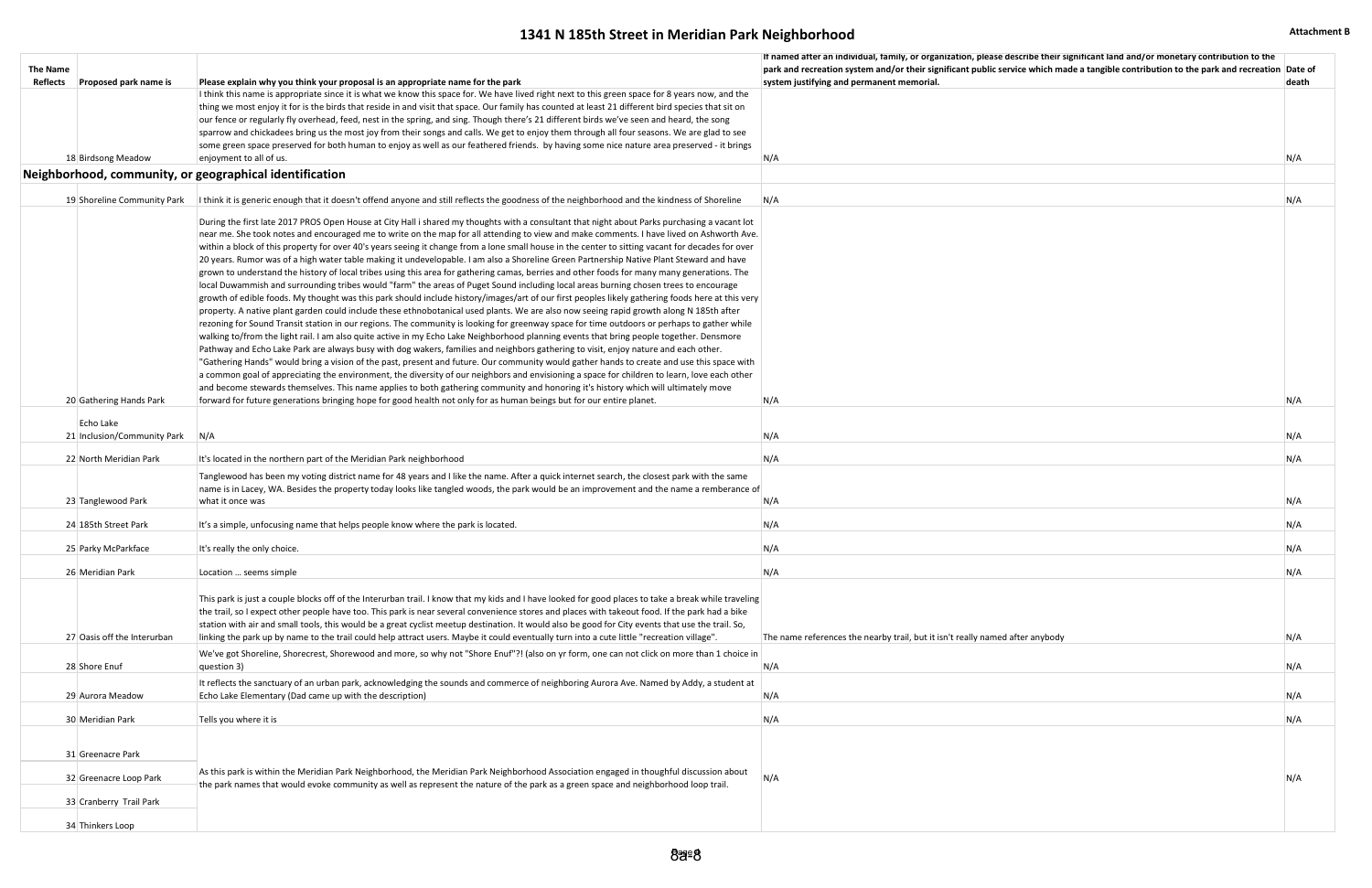# **709 N 150th Street in Westminster Triangle Neighborhood Park Submissions Attachment B Attachment B**

|                    |                                                         |                                                                                                                                                                                                                                                                                        | If named after an individual, family, or organization, please describe their significant land and/or monetary contribution to the                               |            |
|--------------------|---------------------------------------------------------|----------------------------------------------------------------------------------------------------------------------------------------------------------------------------------------------------------------------------------------------------------------------------------------|-----------------------------------------------------------------------------------------------------------------------------------------------------------------|------------|
| # of               |                                                         |                                                                                                                                                                                                                                                                                        | park and recreation system and/or their significant public service which made a tangible contribution to the park and recreation                                | Date of    |
| <b>Submissions</b> | Proposed park name is                                   | Please explain why you think your proposal is an appropriate name for the park                                                                                                                                                                                                         | system justifying and permanent memorial.                                                                                                                       | death      |
|                    | An individual, family, or organization                  |                                                                                                                                                                                                                                                                                        |                                                                                                                                                                 |            |
|                    |                                                         |                                                                                                                                                                                                                                                                                        |                                                                                                                                                                 |            |
|                    | 35 Resonance Park                                       | It reflects the name of one of the performing groups of a former resident of 709 N 150th St.                                                                                                                                                                                           | N/A                                                                                                                                                             | N/A        |
|                    | Named after owner or                                    | I think the owner should get recognition for his willingness to keep the area as natural as possible. We, as neighbors appreciate this open                                                                                                                                            | I think the owner should get recognition for his willingness to keep the area as natural as possible. We, as neighbors appreciate this                          |            |
|                    | 36 Jaybird Park                                         | space versus the removal of all trees and the building of two/three homes!                                                                                                                                                                                                             | open space versus the removal of all trees and the building of two/three homes!                                                                                 | N/A        |
|                    |                                                         |                                                                                                                                                                                                                                                                                        |                                                                                                                                                                 |            |
|                    | One that reflects the                                   |                                                                                                                                                                                                                                                                                        | Without dedicated volunteers the natural beauty of Shoreline's many great parks would not be revived and maintained for the                                     |            |
|                    |                                                         | dedication of volunteers who Without dedicated volunteers the natural beauty of Shoreline's many great parks would not be revived and maintained for the enjoyment of                                                                                                                  | enjoyment of residents and visitors. It's a neverending job and work the city benefits from greatly. My sister and neighbors of the                             |            |
|                    | encourage, revive and<br>37 maintain Shoreline's parks. | residents and visitors. It's a neverending job and work the city benefits from greatly. My sister and neighbors of the 185th St park are some of<br>those people who've done this for decades. Those blackberries don't remove themselves! The name eludes me, but I'll keep thinking. | 185th St park are some of those people who've done this for decades. Those blackberries don't remove themselves! The name<br>eludes me, but I'll keep thinking. | N/A        |
|                    |                                                         |                                                                                                                                                                                                                                                                                        |                                                                                                                                                                 |            |
|                    |                                                         | Dr. Gretchen Moll Memorial Dr. Moll was a pediatrician with the Shoreline School District from 1962-1966 until she tragically lost her life in a sailboat accident. She was                                                                                                            |                                                                                                                                                                 |            |
|                    | 38 Park                                                 | instrumental in a number of health advances in the district and a true champion for children in the area                                                                                                                                                                               | N/A                                                                                                                                                             | 25-Aug-66  |
|                    | Historic or cultural significance                       |                                                                                                                                                                                                                                                                                        |                                                                                                                                                                 |            |
|                    |                                                         |                                                                                                                                                                                                                                                                                        |                                                                                                                                                                 |            |
|                    | 39 Neche                                                | Because this name is a honor for Native American Indian Horse name. It means "friend"                                                                                                                                                                                                  | N/A                                                                                                                                                             | N/A        |
|                    |                                                         | I was born and raised in King County. I think it would be fitting to name a park after the man who presided the official end of slavery to send a                                                                                                                                      | I believe naming the park after President Lincoln would emphasize freedom and connection in that park. The actions of President                                 |            |
|                    | 40 Lincoln Park                                         | nod to Dr. King. I believe it would be a timely and historic move to honor these two men. Thank you.                                                                                                                                                                                   | Lincoln provides the idea of freedom, while Dr. Martin Luther King presents the the spirit of connection.                                                       | 1865       |
|                    |                                                         | Naming the park Parky McParkface would demonstrate to the world that Shoreline is a fun-loving community that doesn't take itself too                                                                                                                                                  |                                                                                                                                                                 |            |
|                    |                                                         | seriously. We are a melting pot of humble, good humored folks who appreciate a good internet meme or two. Children will be especially                                                                                                                                                  |                                                                                                                                                                 |            |
|                    | 41 Parky McParkface                                     | excited to visit Parky McParkface and it may encourage them to become involved in civic affairs.                                                                                                                                                                                       | N/A                                                                                                                                                             | N/A        |
|                    |                                                         | The land of this proposed park was the land of the indigenous Coast Salish peoples. I believe that if we are going to make it a park, the name                                                                                                                                         |                                                                                                                                                                 |            |
|                    |                                                         | should provide acknowledgment of the people who rightfully inhabited it first. Naming this park after this people with provide visibility and                                                                                                                                          |                                                                                                                                                                 |            |
|                    | 42 Coast Salish Park                                    | support and will help our community heal our unforgettable history                                                                                                                                                                                                                     | N/A                                                                                                                                                             | N/A        |
|                    |                                                         |                                                                                                                                                                                                                                                                                        |                                                                                                                                                                 |            |
|                    | 43 Parliament Park                                      | Pays homage to Westminster, England, the seat of government for the United Kingdom.                                                                                                                                                                                                    | N/A                                                                                                                                                             | N/A        |
|                    | 44 Canterberry                                          | West minister is English. Canterberry tales inspires Reading in the park                                                                                                                                                                                                               | N/A                                                                                                                                                             | N/A        |
|                    | <b>Ruth Bader Ginsburg</b>                              | Many people in our community value equal rights for all us citizens. RGB fought for these rights for her entire career. I will love to have a place                                                                                                                                    |                                                                                                                                                                 |            |
|                    | 45 Memorial Park                                        | in our community to gather, promote community activities and celebrate her legacy.                                                                                                                                                                                                     | N/A                                                                                                                                                             | N/A        |
|                    |                                                         | The previous owner of the property voiced an interest in the park being named after the salal plant, which grows at the site and was a staple                                                                                                                                          |                                                                                                                                                                 |            |
|                    |                                                         | food for the local First Nations people. There are many words, from many tribes, for salalbut the one I found most commonly for this area,                                                                                                                                             |                                                                                                                                                                 |            |
|                    | 46 T'aga Corner                                         | Coast Salish, was T'aga.                                                                                                                                                                                                                                                               | N/A                                                                                                                                                             | N/A        |
|                    |                                                         | because we should honor her for being the first black person to go to a white only school in new Orleans. it makes me feel inspired for my                                                                                                                                             |                                                                                                                                                                 |            |
|                    | 47 ruby bridges kindness park                           | education (i am in third grade & 8 years old & i'm also black.)                                                                                                                                                                                                                        | N/A                                                                                                                                                             |            |
|                    |                                                         |                                                                                                                                                                                                                                                                                        |                                                                                                                                                                 |            |
|                    | 48 Rosa's Park                                          | I think this Rosa's Park is an appropriate name because it is the name of an historical person that had done a lot in this world                                                                                                                                                       | N/A                                                                                                                                                             | 10/24/2005 |
| N/A                |                                                         |                                                                                                                                                                                                                                                                                        |                                                                                                                                                                 |            |
|                    |                                                         | Well it's in that neighborhood. makes sense to me I what to be a part of this because I grew up here and live in Shoreline. I love our City. It's                                                                                                                                      |                                                                                                                                                                 |            |
|                    | 49 Westminster Triangle Park                            | safe and gives me a secure feeling living here.                                                                                                                                                                                                                                        | N/A                                                                                                                                                             | N/A        |
|                    |                                                         |                                                                                                                                                                                                                                                                                        |                                                                                                                                                                 |            |
|                    | 50 Nottingham                                           | West minister sounds English. Nottingham "Forest" sounds fun for a park there                                                                                                                                                                                                          | N/A                                                                                                                                                             | N/A        |
|                    | Natural or geological feature                           |                                                                                                                                                                                                                                                                                        |                                                                                                                                                                 |            |
|                    |                                                         | Name comes from the scientific name (and nic-name) of the salal plant (Gaultheria shallon), which grows at the site. The site is on the corner                                                                                                                                         |                                                                                                                                                                 |            |
|                    | 51 Shallon Corner                                       | of 150th and Fremont                                                                                                                                                                                                                                                                   | N/A                                                                                                                                                             | N/A        |
|                    |                                                         | Neighborhood, community, or geographical identification                                                                                                                                                                                                                                |                                                                                                                                                                 |            |
|                    |                                                         |                                                                                                                                                                                                                                                                                        |                                                                                                                                                                 |            |
|                    | 52 Westminster Park                                     | This honors the name of the neighborhood that the park will be located in.                                                                                                                                                                                                             | N/A                                                                                                                                                             | N/A        |
|                    | 53 Westminster Park                                     | It seems to be practical given the location - and a name likely to be used since it's already a familiar name                                                                                                                                                                          | N/A                                                                                                                                                             | N/A        |
|                    |                                                         |                                                                                                                                                                                                                                                                                        |                                                                                                                                                                 |            |
|                    | 54 Westminster Triangle Park                            | Location  seems simple                                                                                                                                                                                                                                                                 | N/A                                                                                                                                                             | N/A        |
|                    |                                                         |                                                                                                                                                                                                                                                                                        |                                                                                                                                                                 |            |
|                    | 55 Triangle Park                                        | N/A                                                                                                                                                                                                                                                                                    | N/A                                                                                                                                                             | N/A        |